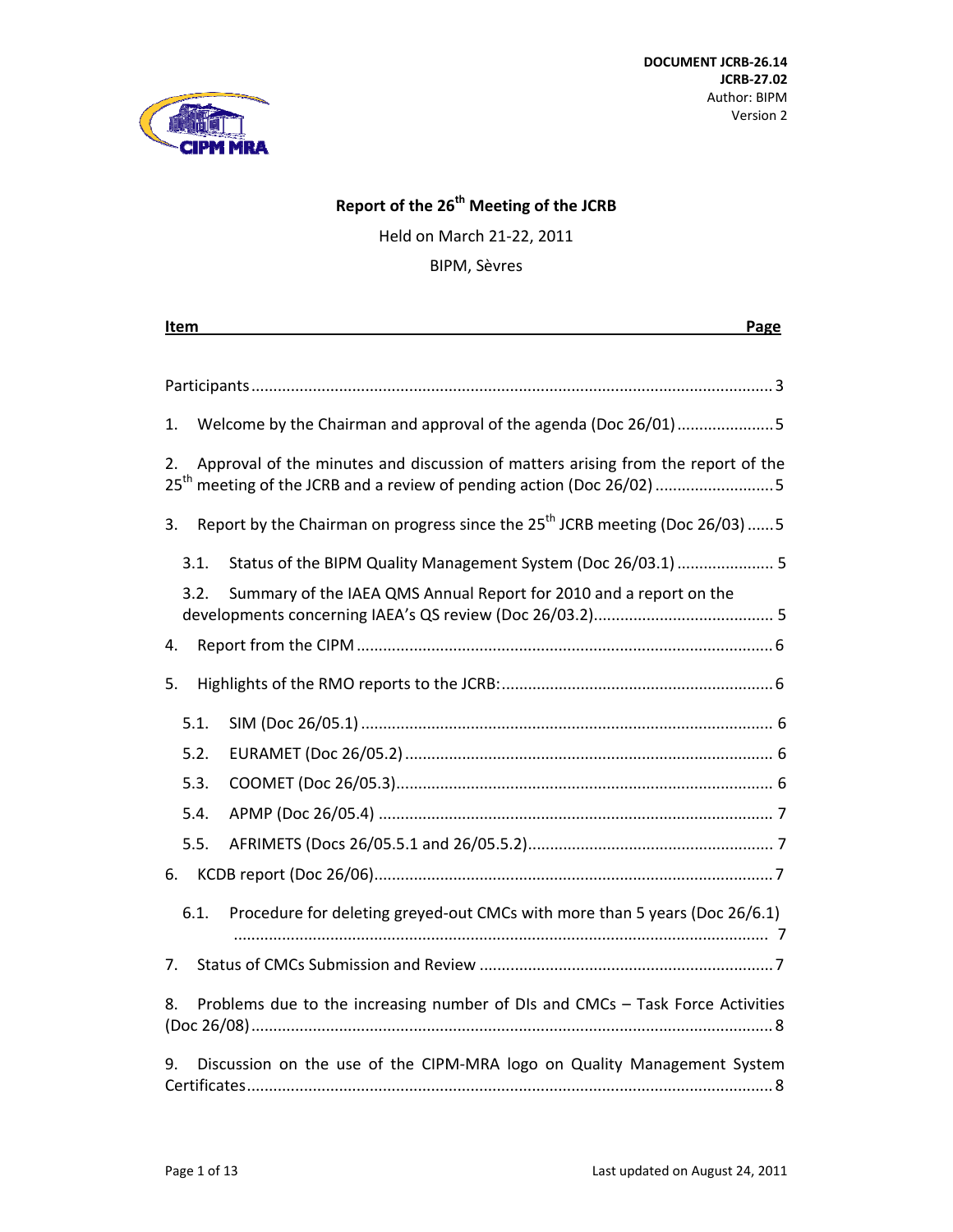| 10. | Progress Report on the ILAC - BIPM Joint Document on the accreditation of    |
|-----|------------------------------------------------------------------------------|
| 11. | Presentation by the delegation of the proposed new RMO of ARABMET10          |
| 12. | Discussion of issues of concern to the CIPM regarding the proper             |
| 13. | Discussion of draft CIPM MRA Guidelines for Authorship of Key, Supplementary |
| 14. |                                                                              |
| 15. | Discussion of Initiatives to form new RMOs in the Arab/Gulf regions 11       |
| 16. |                                                                              |
| 17. |                                                                              |
| 18. |                                                                              |
| 19. |                                                                              |
| 20. |                                                                              |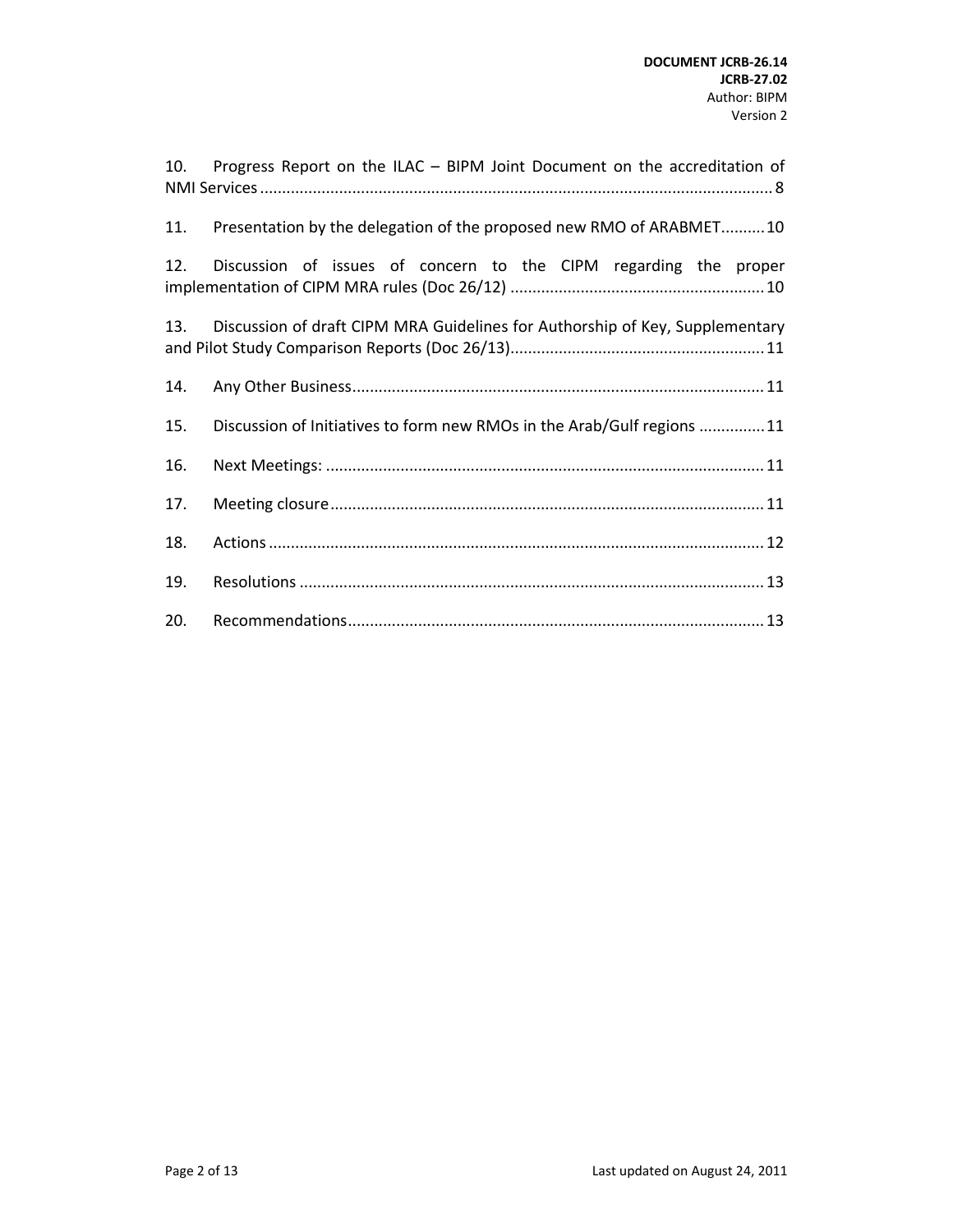# Participants

#### **BIPM-CIPM**

### **Delegations**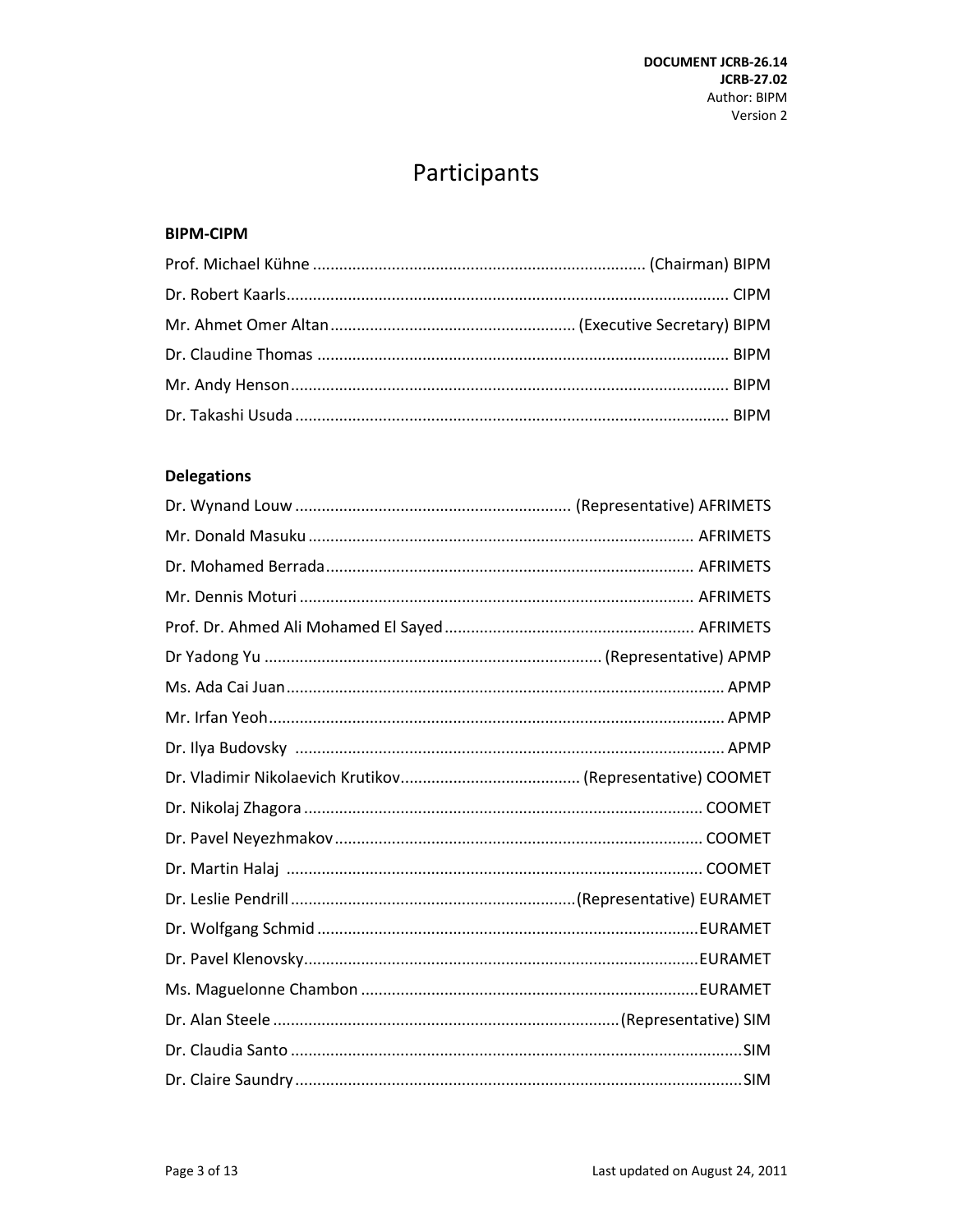#### **Guests**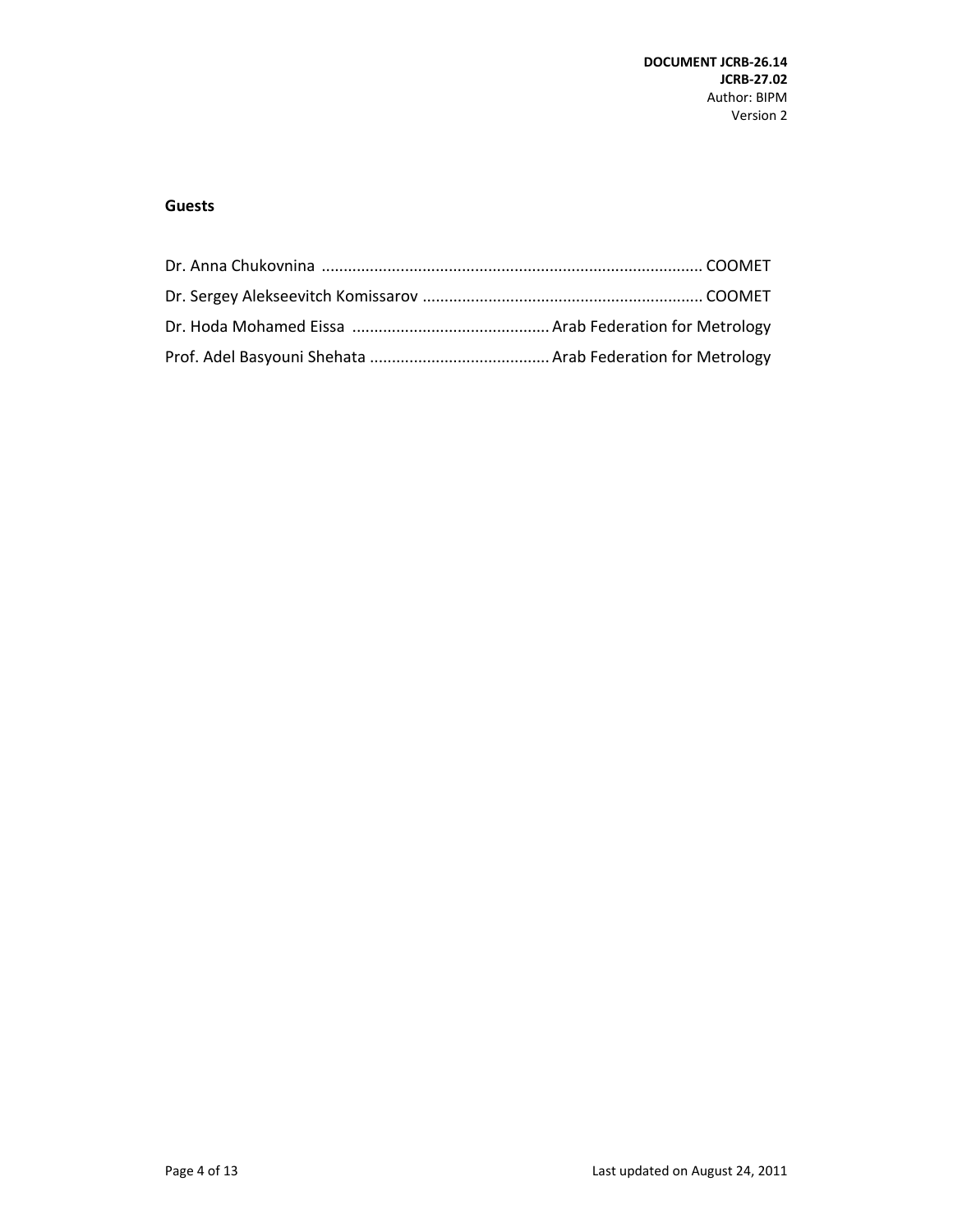### **1. Welcome by the Chairman and approval of the agenda (Doc 26/01)**

The Chairman welcomed the delegates.

Participants were then asked to introduce themselves.

The agenda of the  $26<sup>th</sup>$  JCRB Meeting was approved without amendments.

# **2. Approval of the minutes and discussion of matters arising from the report of the 25th meeting of the JCRB and a review of pending action (Doc 26/02)**

The minutes of the  $25<sup>th</sup>$  meeting of the JCRB were approved without amendments.

The chairman of the meeting reviewed the actions agreed upon at the  $25<sup>th</sup>$  meeting. noting that all had been completed.

# **3. Report by the Chairman on progress since the 25th JCRB meeting (Doc 26/03)**

M. Kühne presented the report on developments at the BIPM since the  $25<sup>th</sup>$  meeting of the JCRB.

### **3.1. Status of the BIPM Quality Management System (Doc 26/03.1)**

M. Kühne gave a brief presentation summarizing the status of the BIPM Quality Management System (QMS).

After a discussion of issues pertaining to the approval of the BIPM QMS, the delegates agreed on the following action:

**Action 26/1:** The Director of the BIPM will propose to the CIPM that the CIPM task RMOs to review the QMS of the BIPM and to make comments and recommendations, with approval of the BIPM QMS remaining the responsibility of the CIPM. The BIPM would rotate the presentations of its QMS among RMOs.

### **3.2. Summary of the IAEA QMS Annual Report for 2010 and a report on the developments concerning IAEA's QS review (Doc 26/03.2)**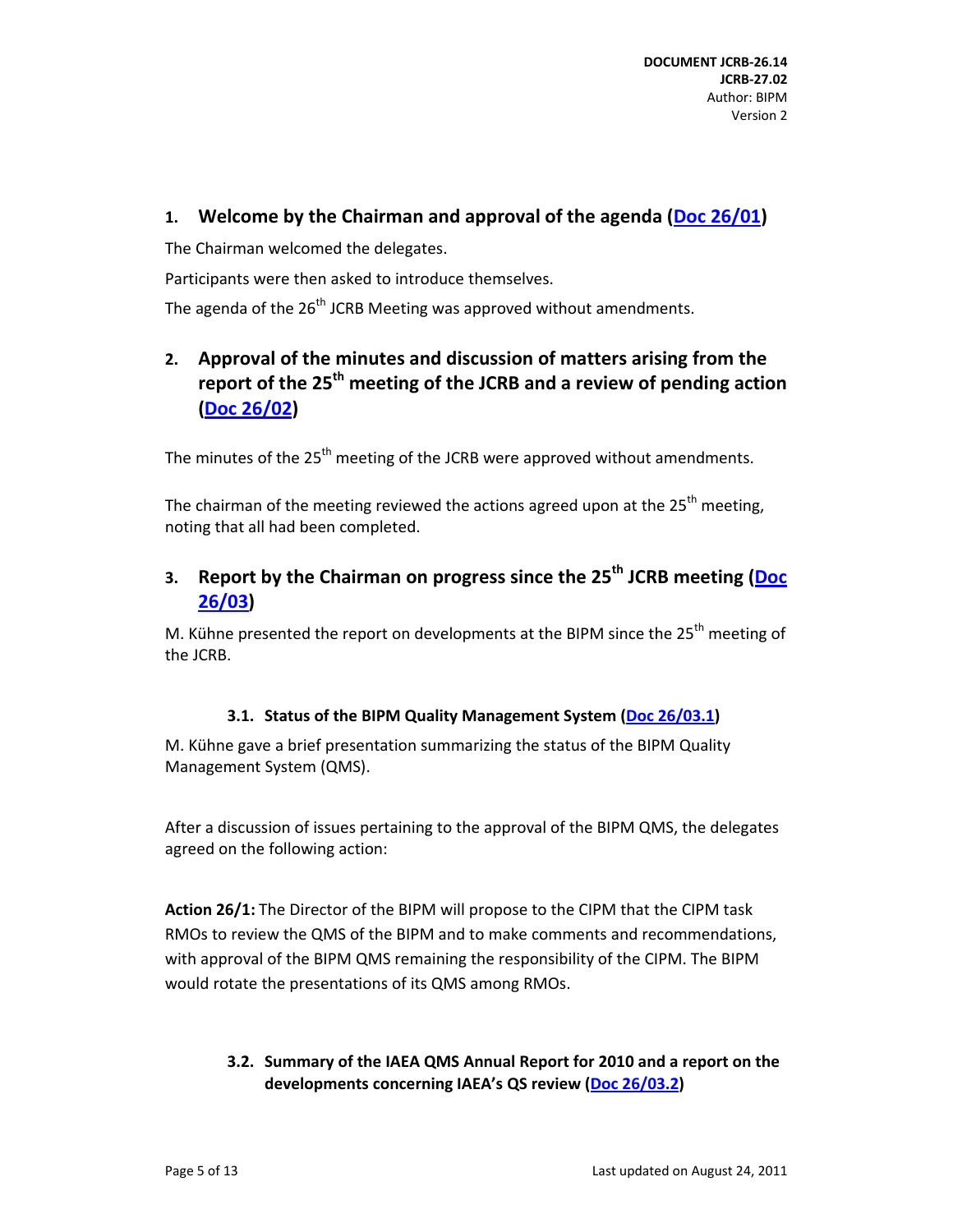M. Kühne informed the meeting of the outcome of discussions with IAEA since the  $25<sup>th</sup>$ meeting of the JCRB concerning their mandatory QS review. The IAEA has indicated a willingness to have their QS review conducted at the meeting of TC‐Q of EURAMET in March 2012.

After a discussion of the issues, the following resolution was adopted by consensus:

**Resolution 26/1:** The JCRB agrees to give the mandate to the TC‐Q of EURAMET to conduct the QS review of the IAEA at their next meeting in March 2012. JCRB supports the decision of IAEA to have the review of their quality system conducted at the next meeting of the TC‐Q of EURAMET

The JCRB further agrees that there will be no consequences in so far as the continuing validity of IAEA's published CMCs due to the delay in the review beyond the 5 year limit.

### **4. Report from the CIPM**

R. Kaarls presented an oral report, including the following points:

- Changes in the membership of the CIPM
- New BIPM member states and associates to the CGPM
- Resolutions to be put forward at the CGPM in October 2011
- Outcomes of the 99<sup>th</sup> Meeting of the CIPM in October 2010
- CIPM views on the BIPM QMS
- Developments concerning the revision of CIPM MRA text

### **5. Highlights of the RMO reports to the JCRB:**

#### **5.1. SIM** (Doc 26/05.1)

A. Steele presented the SIM report and the report on the activities of the SIM Working Group on Quality Systems.

#### **5.2. EURAMET** (Doc 26/05.2)

L. Pendril presented the EURAMET report and the report on the activities of the EURAMET Technical Committee for Quality (TC‐Q)

#### **5.3. COOMET** (Doc 26/05.3)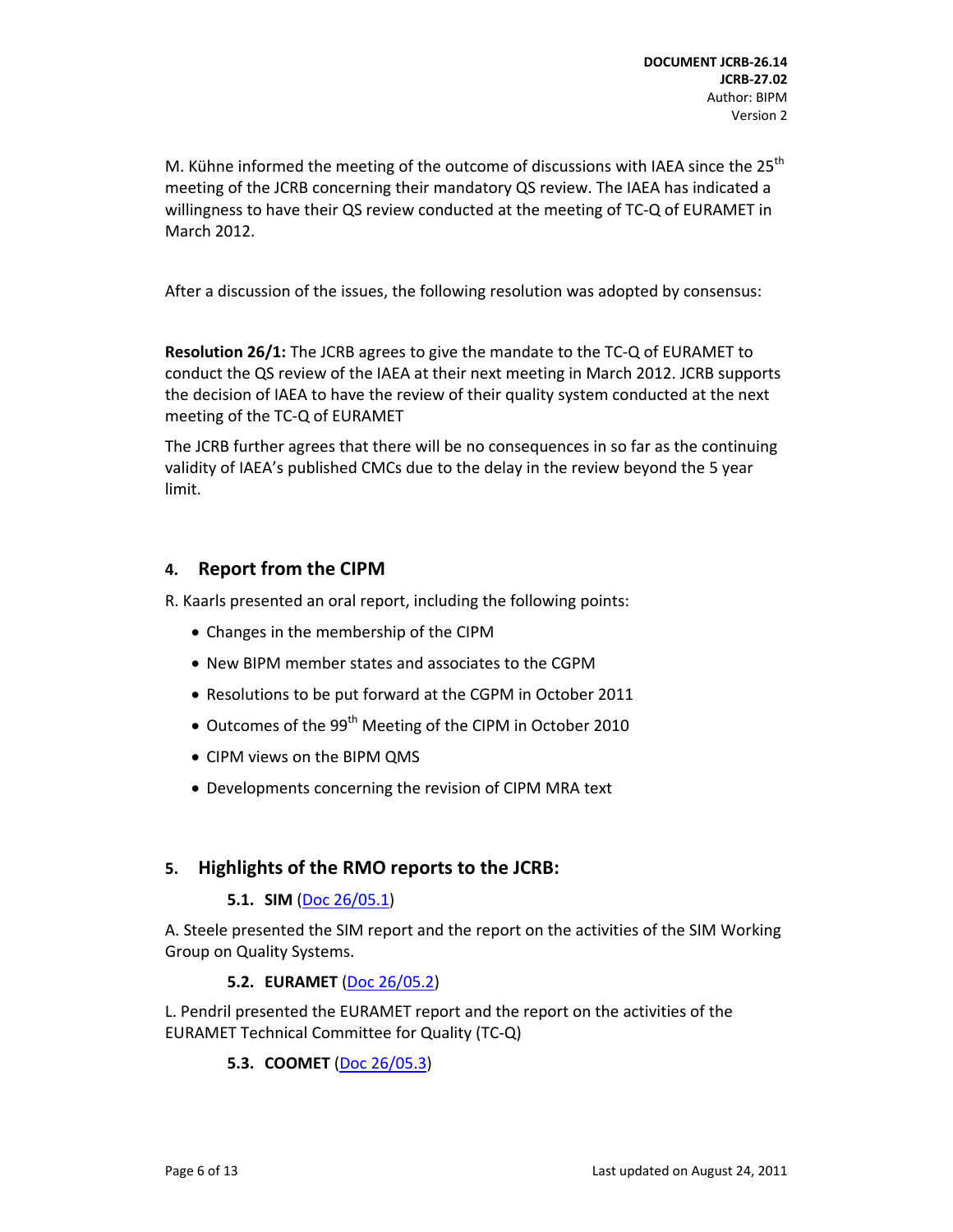P. Neyezhmakov presented the COOMET report including the report on the activities of the COOMET Quality Forum.

**5.4. APMP** (Doc 26/05.4)

A. Cai Juan presented the APMP report and the report on the activities of the APMP Technical Committee on Quality Systems (TCQS).

**5.5. AFRIMETS** (Docs 26/05.5.1 and 26/05.5.2)

W. Louw presented the AFRIMETS report and the report on the activities of the AFRIMETS Quality System Working Group.

# **6. KCDB report (Doc 26/06)**

C. Thomas presented a summary of the semi‐annual KCDB report to the JCRB.

**6.1.** Procedure for deleting greyed-out CMCs with more than 5 years (Doc 26/6.1)

O. Altan presented the detailed procedure prepared for the deletion of greyed‐out CMCs older than five years.

A. Steele suggested minor modifications to the procedure to further delineate the responsibilities and expected actions of the parties involved.

After a brief discussion, the JCRB agreed to the following resolution:

**Resolution 26/2:** The JCRB approves the procedure for the deletion of the greyed‐out CMCs after a period of 5 years. The procedure shall be put into effect beginning in April 2011.

### **7. Status of CMCs Submission and Review**

O. Altan reported that there were no current issues to be brought before the meeting concerning CMC submissions and reviews.

Recalling Action 25/8 of the  $25<sup>th</sup>$  meeting of the JCRB, O. Altan presented a draft agenda for the proposed "Workshop on the best practice for the review of CMCs". The following discussion having revealed that there was very little agreement on the particulars of the workshop, the JCRB agreed to the following action:

**Action 26/2:** A brainstorming session will be held on the second day of the 27th Meeting of the JCRB in September 2011, in order to clarify the specifics (scope, agenda, intended outcomes, participants, etc.) of the planned workshop on CMC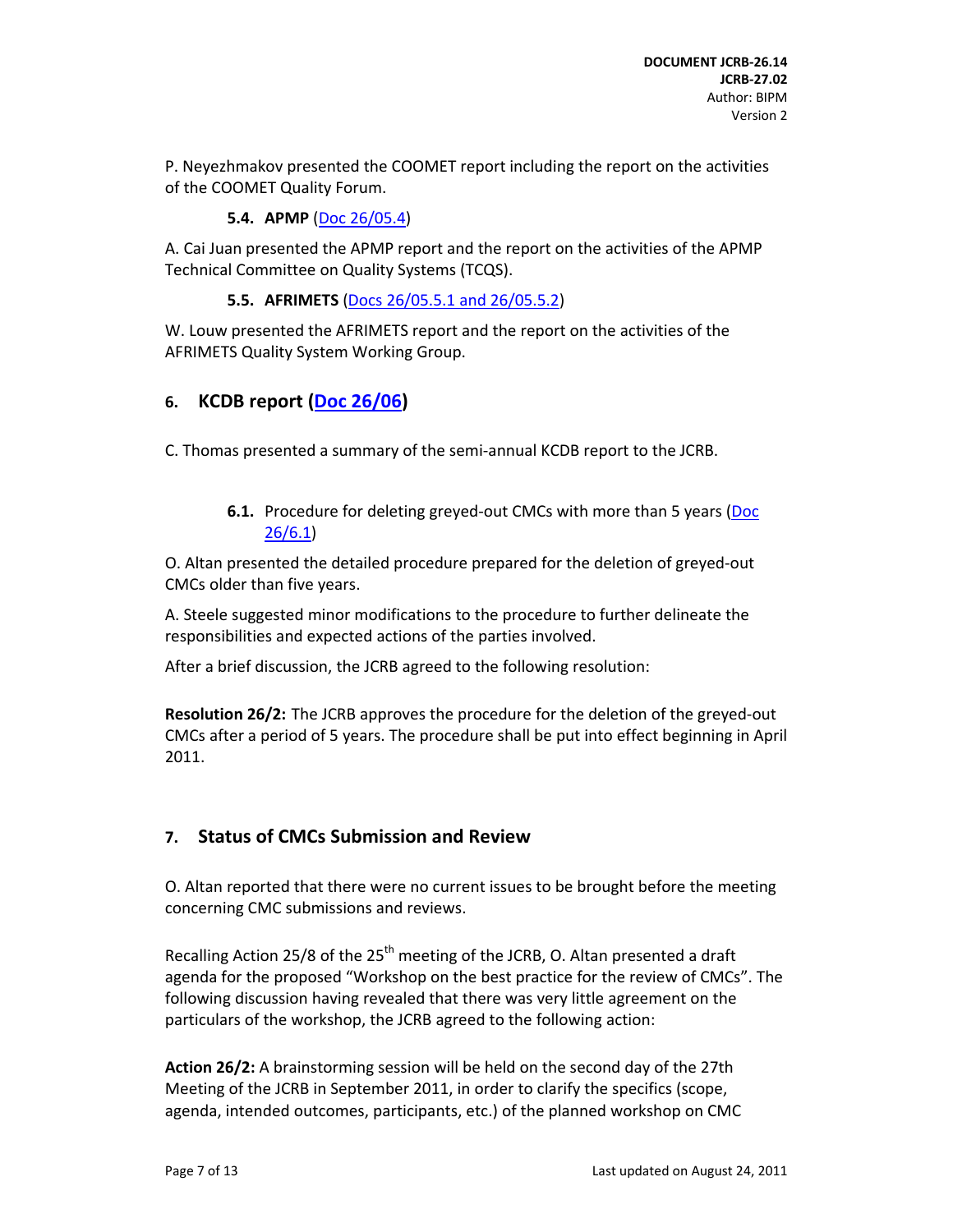review practices with a view towards holding the workshop in conjunction with the 28th Meeting of the JCRB in March 2012. In preparation for this session, RMOs are to collect information on the CMC review practices within their TCs and BIPM will collect information on the CMC review practices of Consultative Committees.

# **8. Problems due to the increasing number of DIs and CMCs – Task Force Activities (Doc 26/08)**

M. Chambon presented a report on the findings of the task group formed per Resolution 25/2 of the JCRB on the problems that have arisen due to the increasing number of DIs.

A discussion ensued on the differing practices within RMOs concerning the designation of institutes and the criteria they are expected to meet. A. Henson pointed to the necessity of separating the issues pertaining to DIs recognized by the RMOs and to those that are operating within the CIPM MRA. At the conclusion of the discussion, the JCRB agreed to the following action:

**Action 26/3:** BIPM to send request to the designating authority upon notification of a new Designated Institute for information on scope of designation, stating that the information of the new DI will not be published on the BIPM website unless such information is received. The BIPM will advise any new participants in the CIPM MRA regarding expectations concerning their active participation in the activities of the CIPM MRA. Such information will also be made available on the BIPM website.

### **9. Discussion on the use of the CIPM‐MRA logo on Quality Management System Certificates**

A. Steele presented SIM's plans and templates for the use of the CIPM MRA logo on the certificates issued to member NMIs upon approval of their quality systems by the SIM Working Group on Quality.

In conclusion to the ensuing discussion, M. Kühne requested the opinion of each RMO concerning the use of the CIPM MRA logo on QMS certificates issued by RMOs by September 2011, after which he would present the issue to the CIPM for a discussion at their meeting in October 2011.

### **10. Progress Report on the ILAC – BIPM Joint Document on the accreditation of NMI Services**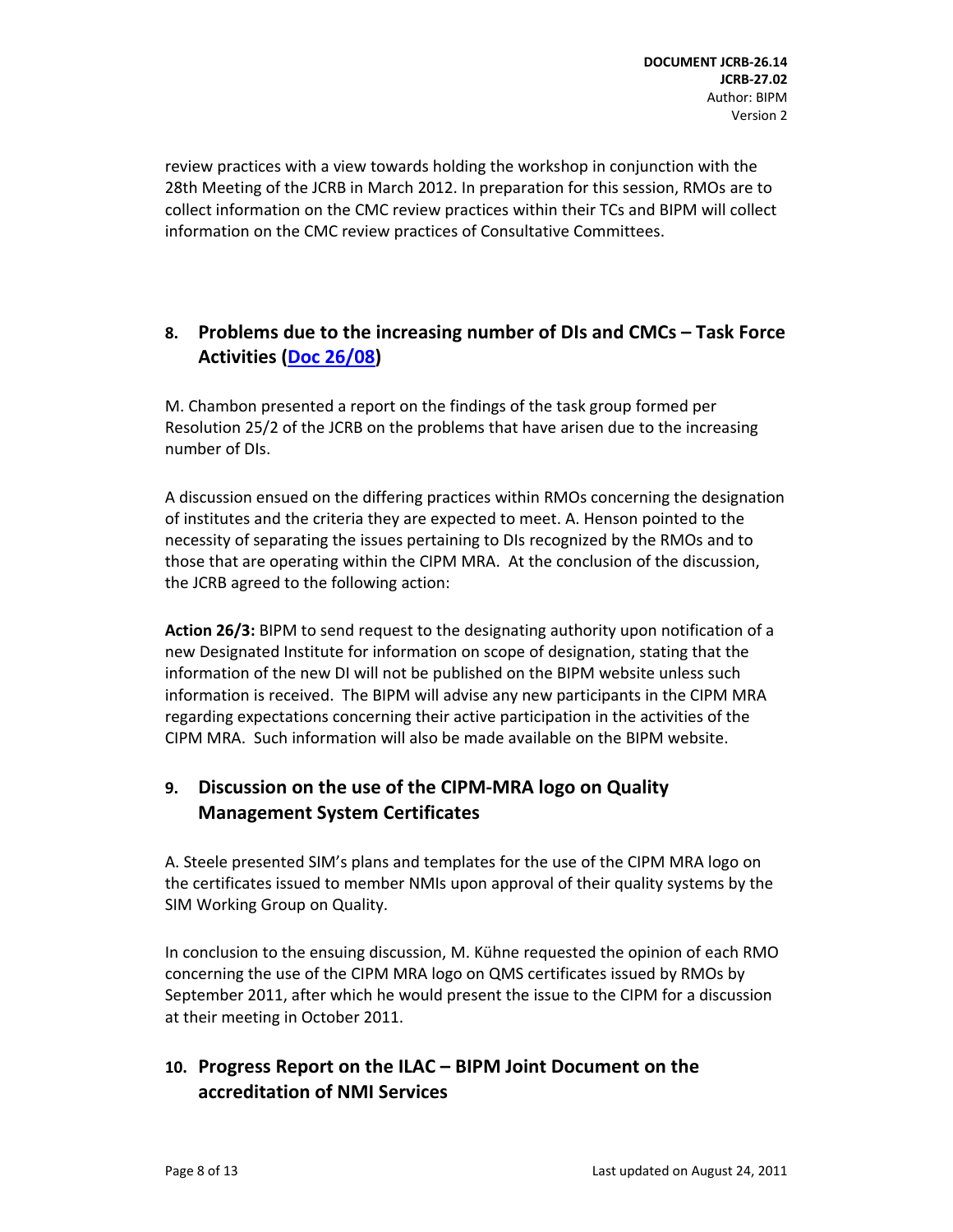A. Henson opened the agenda item by presenting the latest draft of the ILAC P10 document on traceability, which has implications for the content of the ILAC‐BIPM Joint Document on the accreditation of NMI services. He, in particular, drew attention to Section 2 of the draft P10 document that states ILAC policy on equipment and reference standards that must be calibrated.

A lively discussion ensued on the implications of the stated section for NMIs that have not signed the CIPM MRA. The RMOs were in agreement that the text, as drafted favored the accreditation community and did not pay sufficient heed to the role played by NMIs holding national measurement standards and offering calibration services. It was reported that ILAC did not intend to create a hierarchy, but this impression was created among the NMI community nevertheless. Both SIM and AFRIMETS proposed alternative texts to cases 1 and 3, respectively, to address this issue. Although AFRIMETS preferred to modify the text under case 3, they later agreed to accept the SIM proposal to modify case 1, which received the support of the other RMOs.

The alternative text for case 1 proposed by SIM was as follows:

*"1. An NMI whose service is suitable for the intended need and has established traceability to the SI through appropriate national standards. Many such NMI services are covered by the CIPM MRA, which provides a rigorous international framework for quality assurance. Services covered by the CIPM MRA can be viewed in Appendix C of the BIPM KCDB, which includes the range and uncertainty for each listed service."* 

AFRIMET's proposed alternative text for case 3 was as follows:

*"3. An NMI or calibration laboratory whose service is neither covered by the CIPM MRA nor the ILAC Arrangement. In these cases the accreditation body shall ensure that the laboratory undergoing accreditation that has used such service shall provide evidence that the NMI or calibration laboratory meets the relevant criteria of ISO/IEC 17025:2005 and that the calibration certificate includes statements concerning measurement uncertainty and traceability. The evidence shall be documented and the documentation shall be assessed by the accreditation body. This applies also to internal calibrations."* 

The view of the CIPM was that the language proposed by SIM unnecessarily weakened the MRA. The BIPM did not agree with the text proposed by SIM and thus no JCRB consensus was reached on a proposal to modify the ILAC text. It was then decided that the BIPM International Liaison Officer would communicate to ILAC the proposals and opinions discussed by the JCRB at this meeting. It was also noted that the opportunity to provide national or regional comments directly to ILAC remained available.

Pertaining to the draft ILAC P10 document, the JCRB agreed to the following actions: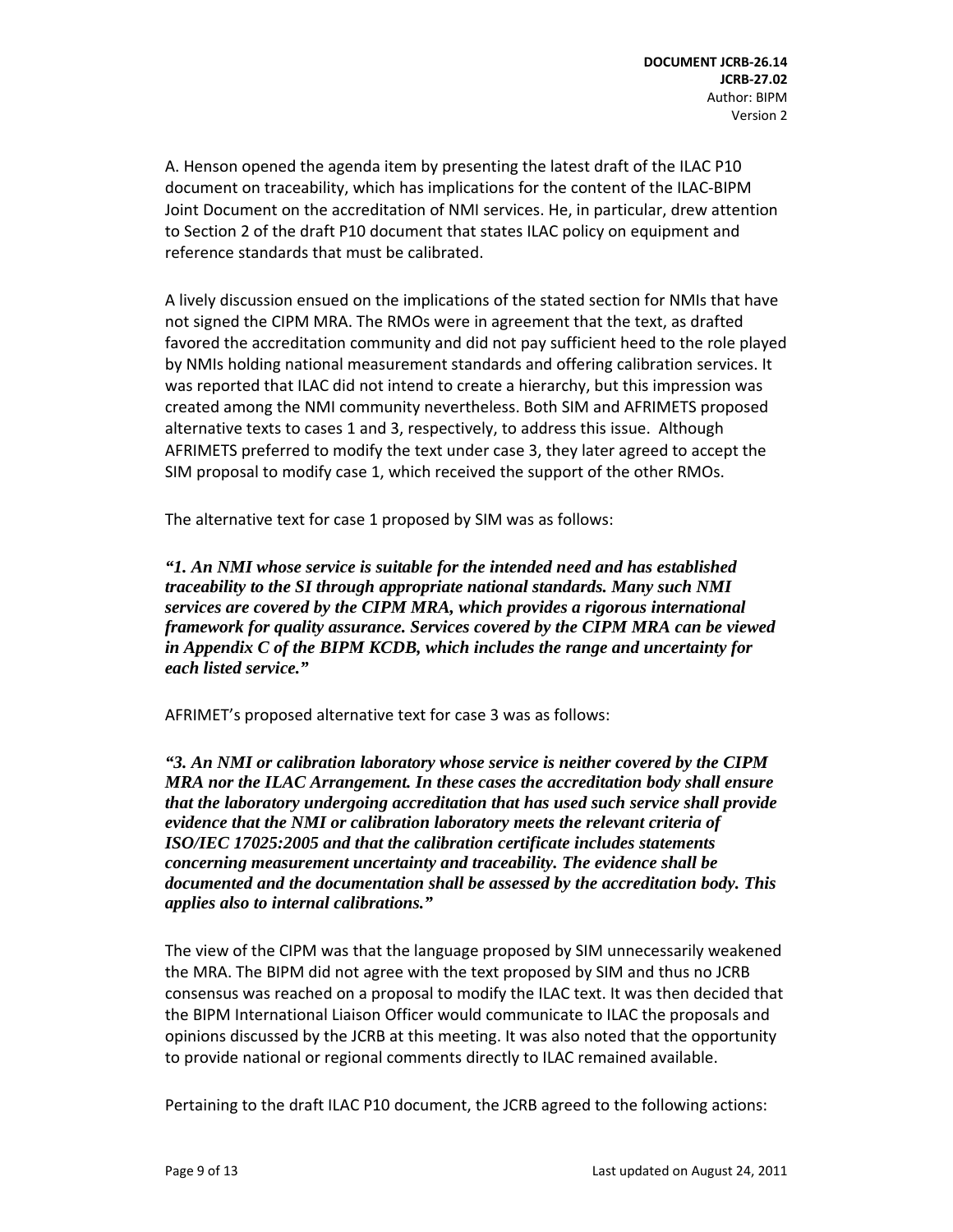**Action 26/4:** The BIPM International Liaison Officer would advise ILAC of serious concerns but different views within JCRB concerning the wording within ILAC Document P10 on Traceability

A. Henson then summarized the latest developments concerning the draft of the ILAC‐ BIPM joint document on the accreditation of NMI services. ILAC's request to have access to the guidance documents of each RMO concerning the qualifications required of accreditation experts and peer reviewers. Each RMO delegation said that these would be made available.

A. Henson summarized the comments received from NMIs on the joint document.

**Action 26/5:** The BIPM International Liaison Officer will present the main points of the deliberations put forward by the RMOs concerning the text of the draft Joint ILAC‐ BIPM Communication on the Accreditation of NMI Services at the next AIC meeting. Developments will be reported at the next JCRB meeting by the International Liaison Officer and the Director.

### **11. Presentation by the delegation of the proposed new RMO of ARABMET**

A. Elsayed gave a presentation on the initiative led by the NIS (Egypt) to form a new RMO named ARABMET initially encompassing Egypt, Syria, Jordan and Yemen.

In the discussion following the presentation, it was noted that there were two other initiatives (GULFMET and Arab Metrology Program) to form an RMO encompassing parts of the Arab region, leading to a lack of coherent voice that represented the Arab region in the area of metrology. Furthermore, concerns were expressed about the feasibility of conducting all activities expected of an RMO within the CIPM MRA with the limited membership proposed in each of the initiatives. The discussion was concluded with the JCRB agreeing to the following action:

**Action 26/6:** The JCRB acknowledge that although the meeting do not foresee at present the possibility to suggest to the CIPM a new RMO in the Arabic region in the framework of the CIPM MRA due to the present shortage of Members of the BIPM and Associates of the CGPM within the proposed entities as well as an insufficiency of general knowledge of RMO issues, there is a need to further the knowledge of the role of such a RMO. The JCRB therefore asks AFRIMETS to proceed with their offer that their membership will be requested to allow the Arab countries outside Africa to participate in the activities of AFRIMETS, as an interim measure

# **12. Discussion of issues of concern to the CIPM regarding the proper implementation of CIPM MRA rules (Doc 26/12)**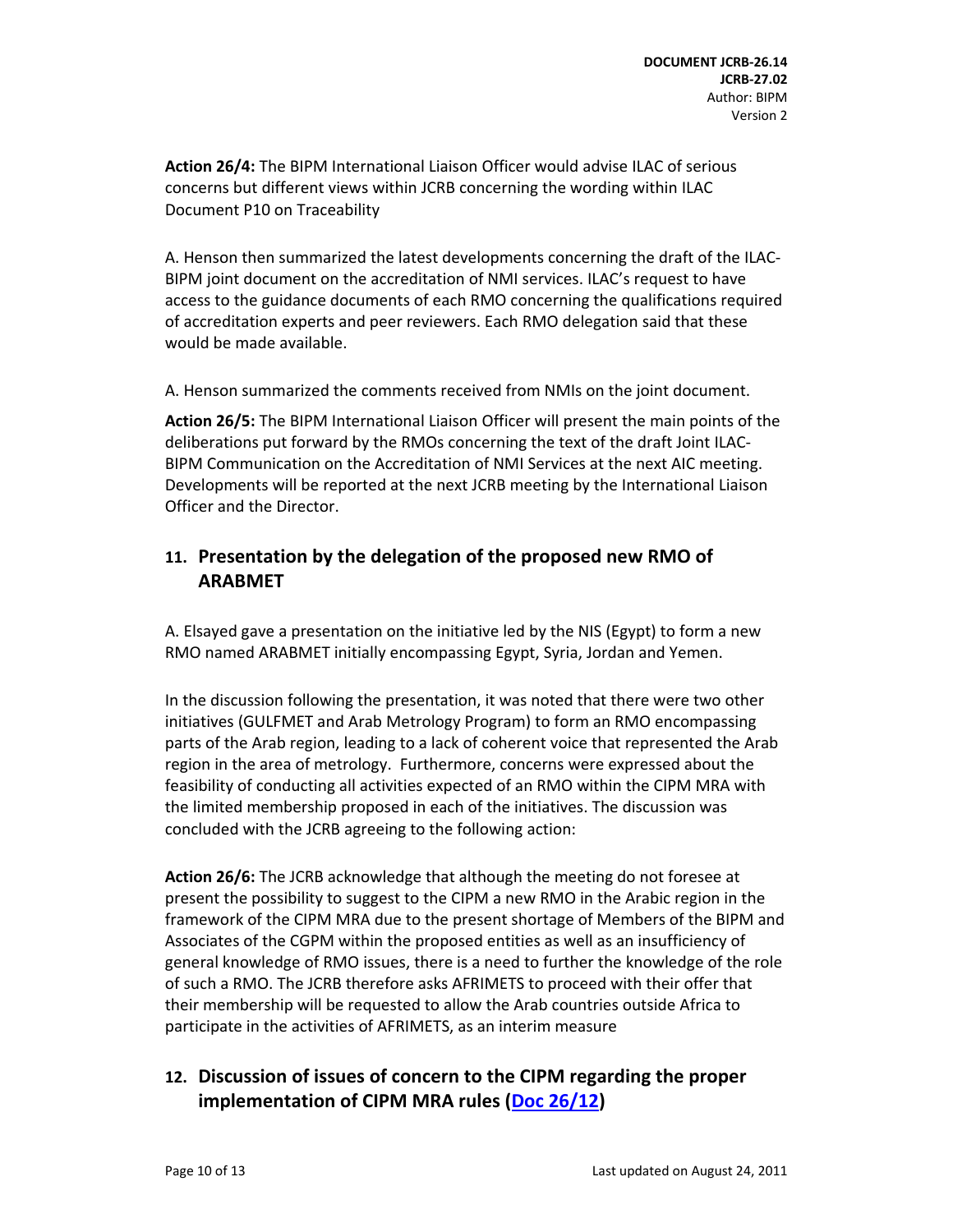R. Kaarls opened the discussion on the paper he had prepared citing specific issues of concern regarding the proper implementation of CIPM MRA rules. The first of these issues was the question of non‐member and non‐associate states participating in RMO key and supplemental comparisons.

In the discussion, it was pointed out that CIPM MRA rules did not specifically rule out the participation of the NMIs and DIs of non‐member and non‐associate states in RMO comparisons, but specified that their results from comparisons would not be included in the KCDB. C. Thomas explained the current practice in which comparison reports are posted as received but tables and graphs created by the KCDB office do not include results from participants that have not signed the CIPM MRA.

### **13. Discussion of draft CIPM MRA Guidelines for Authorship of Key, Supplementary and Pilot Study Comparison Reports (Doc 26/13)**

R. Kaarls presented the main points of the draft CIPM guidelines for authorship of comparison reports. After a brief discussion,the JCRB agreed to the following action:

**Action 26/7:** RMOs will send their comments on the proposed guidelines for authorship of key and supplementary comparison reports to the CIPM Secretary.

### **14. Any Other Business**

### **15. Discussion of Initiatives to form new RMOs in the Arab/Gulf regions**

In light of the discussion had upon the presentation made under agenda item 11 and Action 26/6 to which JCRB had agreed, it was agreed that no further discussion was necessary.

#### **16. Next Meetings:**

It was recalled that in accordance with JCRB Resolution 25/4, the  $27<sup>th</sup>$  JCRB meeting of the JCRB is scheduled to take place September 14‐15, 2011 in Vienna.

**Resolution 26/3:** The JCRB agrees to hold the 28<sup>th</sup> Meeting of the JCRB on March 21 – 23, 2012 at the BIPM in Sevres.

#### **17. Meeting closure**

With no further issues to discuss, the meeting was adjourned.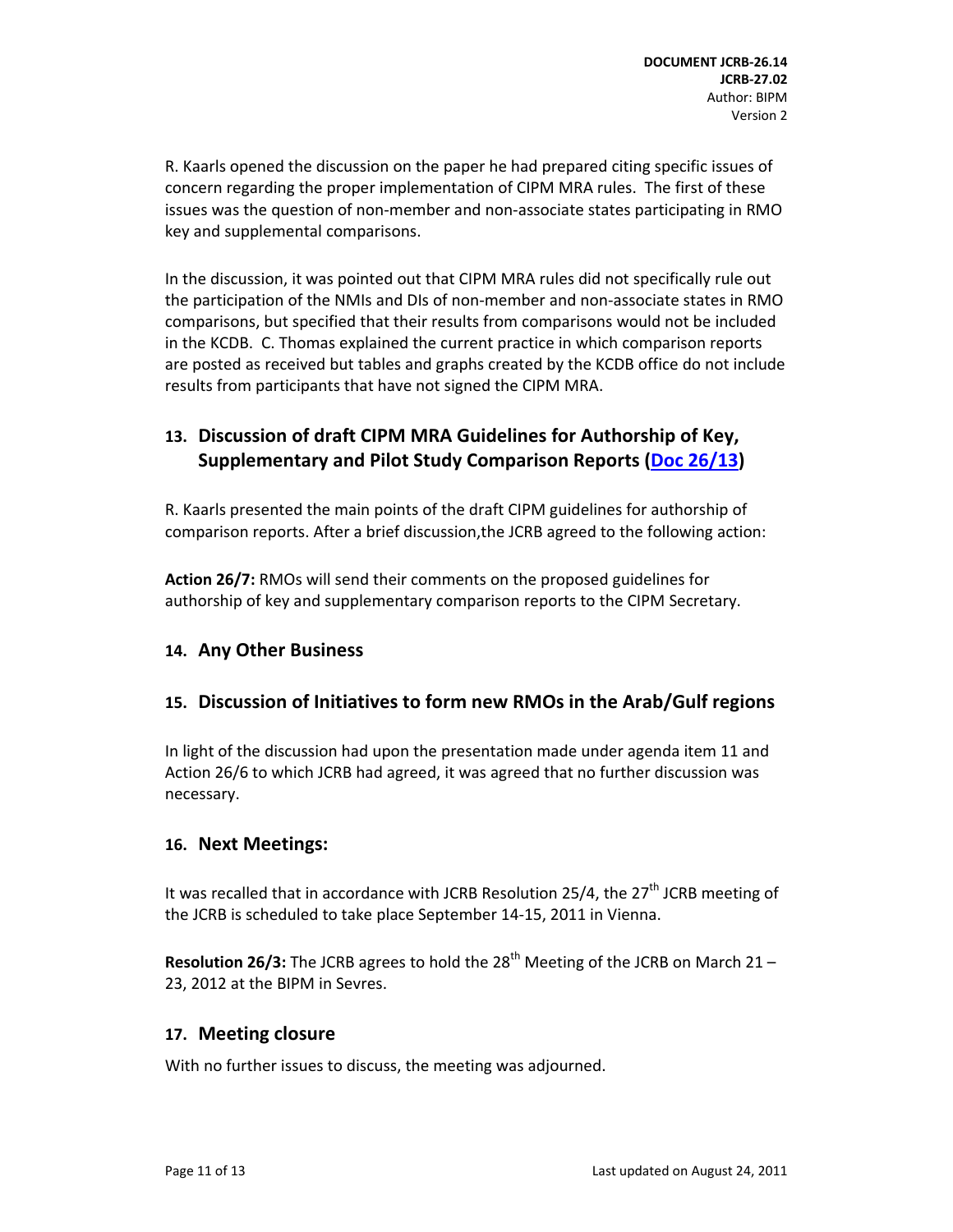### **18. Actions**

**Action 26/1:** The Director of the BIPM will propose to the CIPM that the CIPM task RMOs to review the QMS of the BIPM and to make comments and recommendations, with approval of the BIPM QMS remaining the responsibility of the CIPM. The BIPM would rotate the presentations of its QMS among RMOs.

**Action 26/2:** A brainstorming session will be held on the second day of the 27<sup>th</sup> Meeting of the JCRB in September 2011, in order to clarify the specifics (scope, agenda, intended outcomes, participants, etc.) of the planned workshop on CMC review practices with a view towards holding the workshop in conjunction with the 28<sup>th</sup> Meeting of the JCRB in March 2012. In preparation for this session, RMOs are to collect information on the CMC review practices within their TCs and BIPM will collect information on the CMC review practices of Consultative Committees.

**Action 26/3:** BIPM to send request to the designating authority upon notification of a new Designated Institute for information on scope of designation, stating that the information of the new DI will not be published on the BIPM website unless such information is received. The BIPM will advise any new participants in the CIPM MRA regarding expectations concerning their active participation in the activities of the CIPM MRA. Such information will also be made available on the BIPM website.

**Action 26/4:** The BIPM International Liaison Officer would advise ILAC of serious concerns but different views within JCRB concerning the wording within ILAC Document P10 on Traceability

**Action 26/5:** The BIPM International Liaison Officer will present the main points of the deliberations put forward by the RMOs concerning the text of the draft Joint ILAC‐ BIPM Communication on the Accreditation of NMI Services at the next AIC meeting. Developments will be reported at the next JCRB meeting by the International Liaison Officer and the Director.

**Action 25/6:** The JCRB acknowledge that although the meeting do not foresee at present the possibility to suggest to the CIPM a new RMO in the Arabic region in the framework of the CIPM MRA due to the present shortage of Members of the BIPM and Associates of the CGPM within the proposed entities as well as an insufficiency of general knowledge of RMO issues, there is a need to further the knowledge of the role of such a RMO. The JCRB therefore asks AFRIMETS to proceed with their offer that